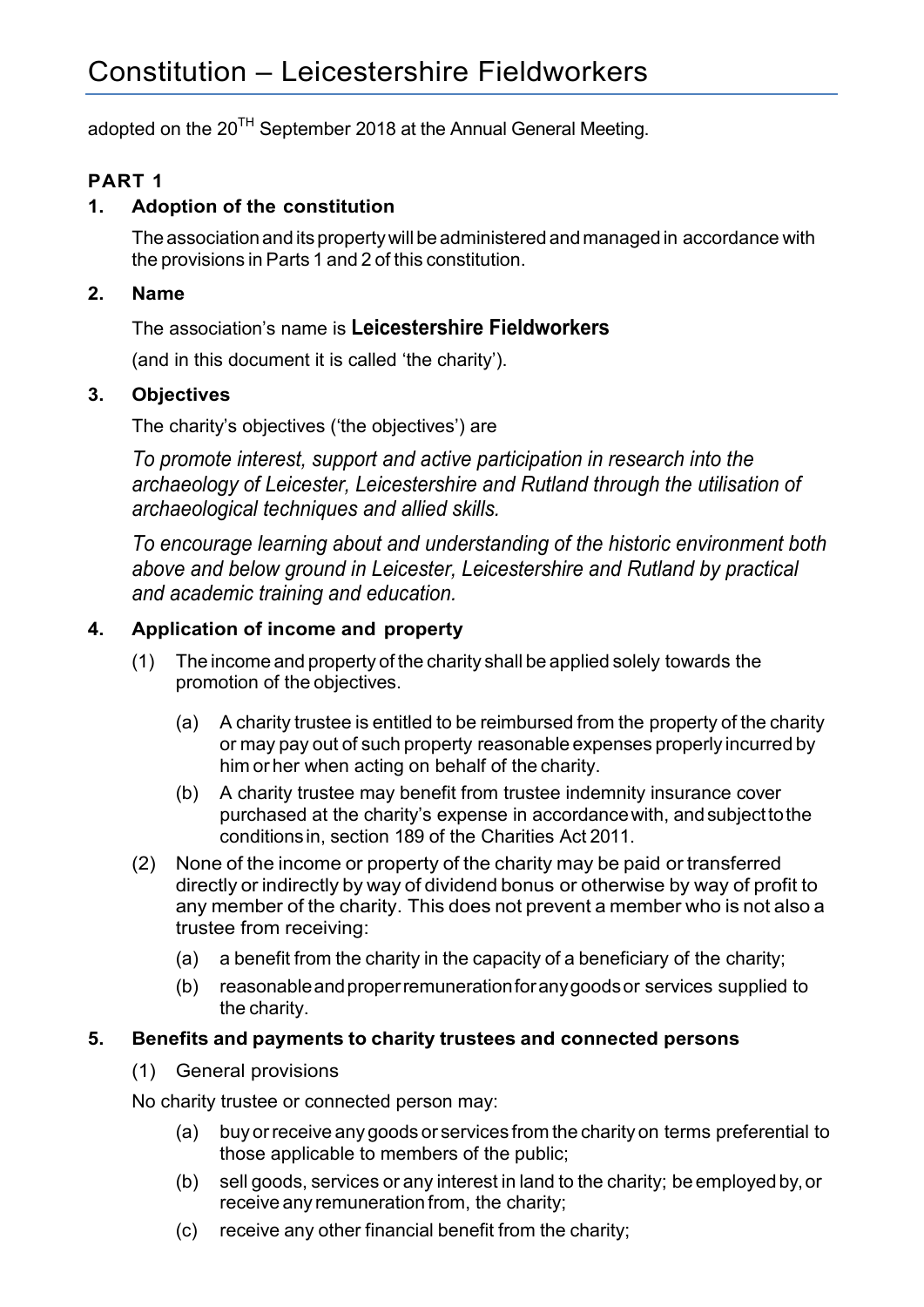unless the payment is permitted by sub-clause (2) of this clause, or authorised by the court or the Charity Commission ('the Commission'). In this clause, a 'financial benefit' means a benefit, direct or indirect, which is either money or has a monetary value.

- (2) Scope and powers permitting trustees' or connected persons' benefits
	- (a) A charity trustee or connected person may receive a benefit from the charity in the capacity of a beneficiary of the charity provided that a majority of the trustees do not benefit in this way.
	- (b) A charity trustee or connected person may enter into a contract for the supply of services, or of goods that are supplied in connection with the provision of services, to the charity where that is permitted in accordance with, and subject to the conditions in, section 185 of the Charities Act 2011.
	- (c) Subject to sub-clause (3) of this clause a charity trustee or connected person may provide the charity with goods that are not supplied in connection with services provided to the charity by the charity trustee or connected person.
	- (d) A charity trustee or connected person may receive interest on money lent to the charity at a reasonable and proper rate which must be not more than the Bank of England bank rate (also known as the base rate).
	- (e) A charity trustee or connected person may receive rent for premises let by the trustee or connected person to the charity. The amount of the rent and the other terms of the lease must be reasonable and proper. The charity trustee concerned must withdraw from any meeting at which such a proposal or the rent or other terms of the lease are under discussion.
	- (f) A charity trustee or connected person may take part in the normal trading and fundraising activities of the charity on the same terms as members of the public.
- (3) Payment for supply of goods only controls

The charity and its charity trustees may only rely upon the authority provided by subclause 2(c) of this clause if each of the following conditions is satisfied:

- (a) The amount or maximum amount of the payment for the goods is set out in an agreement in writing between the charity and the charity trustee or connected person supplying the goods ('the supplier') under which the supplier is to supply the goods in question to or on behalf of the charity.
- (b) The amount or maximum amount of the payment for the goods does not exceed what is reasonable in the circumstances for the supply of the goods in question.
- (c) The other charity trustees are satisfied that it is in the best interests of the charity to contract with the supplier rather than with someone who is not a charity trustee or connected person. In reaching that decision the charity trustees must balance the advantage of contracting with a charity trustee or connected person against the disadvantages of doing so.
- (d) The supplier is absent from the part of any meeting at which there is discussion of the proposal to enter into a contract or arrangement with him or her or it with regard to the supply of goods to the charity.
- (e) The supplier does not vote on any such matter and is not to be counted when calculating whether a quorum of charity trustees is present at the meeting.
- (f) The reason for their decision is recorded by the charity trustees in the minute book.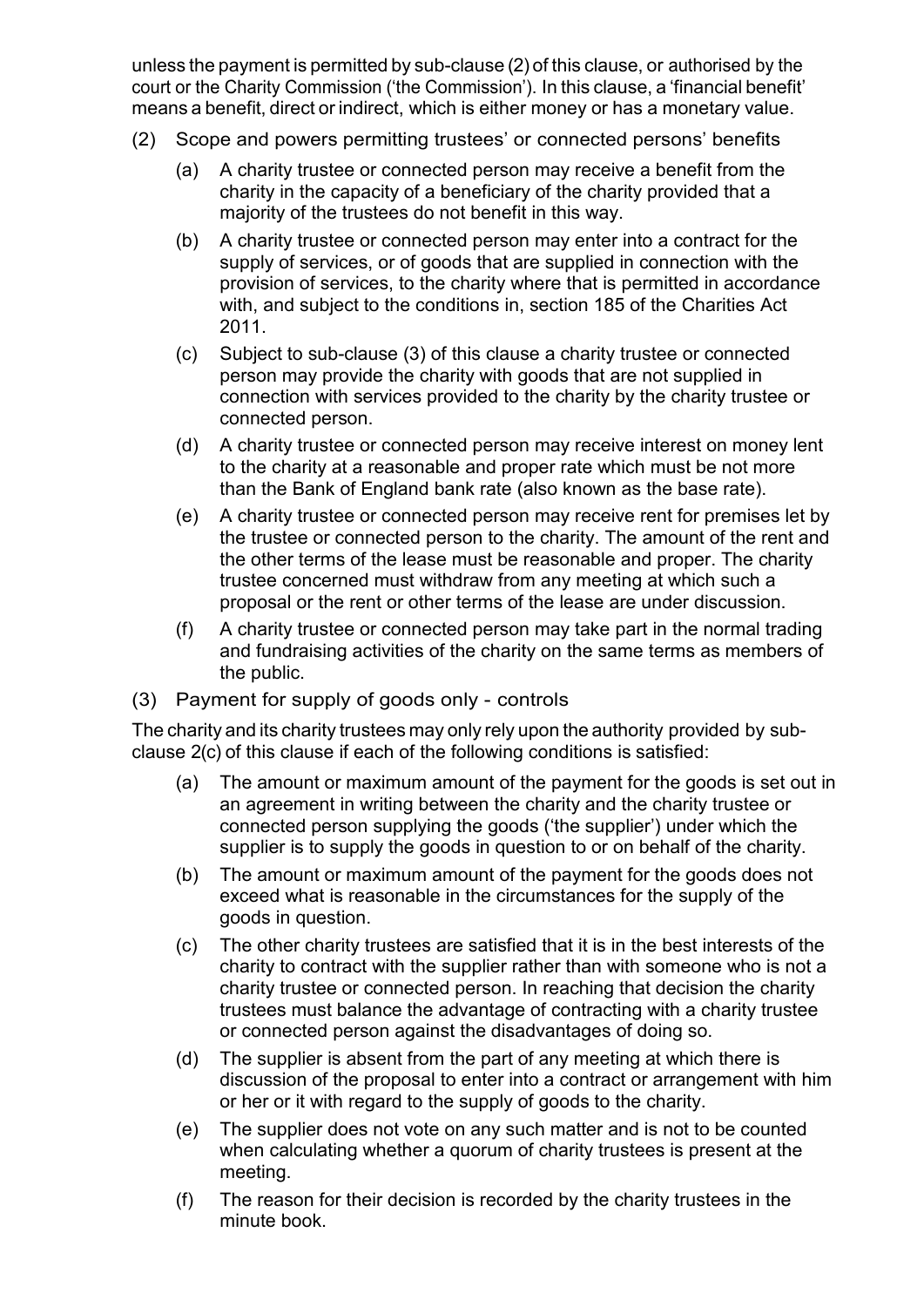- (g) A majority of the charity trustees then in office are not in receipt of remuneration or payments authorised by clause 5.
- (4) In sub-clauses (2) and (3) of this clause:
	- (a) 'the charity' includes any company in which the charity:
		- (i) holds more than 50% of the shares; or
		- (ii) controls more than 50% of the voting rights attached to the shares; or
		- (iii) has the right to appoint one or more trustees to the board of the company.
	- (b) 'connected person' includes any person within the definition set out in clause 34 (Interpretation

## **6. Dissolution**

- (1) If the members resolve to dissolve the charity the trustees willremain in office as charity trustees and be responsible for winding up the affairs of the charity in accordance with this clause.
- (2) The trustees must collect in all the assets of the charity and must pay or make provision for all the liabilities of the charity.
- (3) The trustees must apply any remaining property or money:
	- (a) directly for the objectives;
	- (b) by transfer to any charity or charities for purposes the same as or similar to the charity
	- (c) in such other manner as the Charity Commission for England and Wales ('the Commission') may approve in writing in advance.
- (4) The members may pass a resolution before or at the same time as the resolution to dissolve the charity specifying the manner in which the trustees are to apply the remaining property or assets of the charity and the trustees must comply with the resolution if it is consistent with paragraphs (a)- (c) inclusive in sub-clause (3) above.
- (5) In no circumstances shall the net assets of the charity be paid to or distributed among the members of the charity (except to a member that is itself a charity).
- (6) The trustees must notify the Commission promptly that the charity has been dissolved. If the trustees are obliged to send the charity's accounts to the Commission forthe accounting period which ended before its dissolution, they must send the Commission the charity's final accounts.

## **7. Amendment of constitution**

- (1) The charity may amend any provision contained inPart 1 of this constitution provided that:
	- (a) no amendment may be made that would have the effect of making the charity cease to be a charity at law;
	- (b) no amendment may be made to alter the objectives if the change would undermine or work against the previous objectives of the charity;
	- (c) no amendment may be made to clause 3 (Objectives), 4 (Application of income and property), clause 5 (Benefits and payments to charity trustees and connectedpersons), clause 6 (Dissolution) or this clause without the prior consent in writing of the Commission;
	- (d) any resolution to amend a provision of Part 1 of this constitution is passed by not less than two thirds of the members present and voting at a general meeting.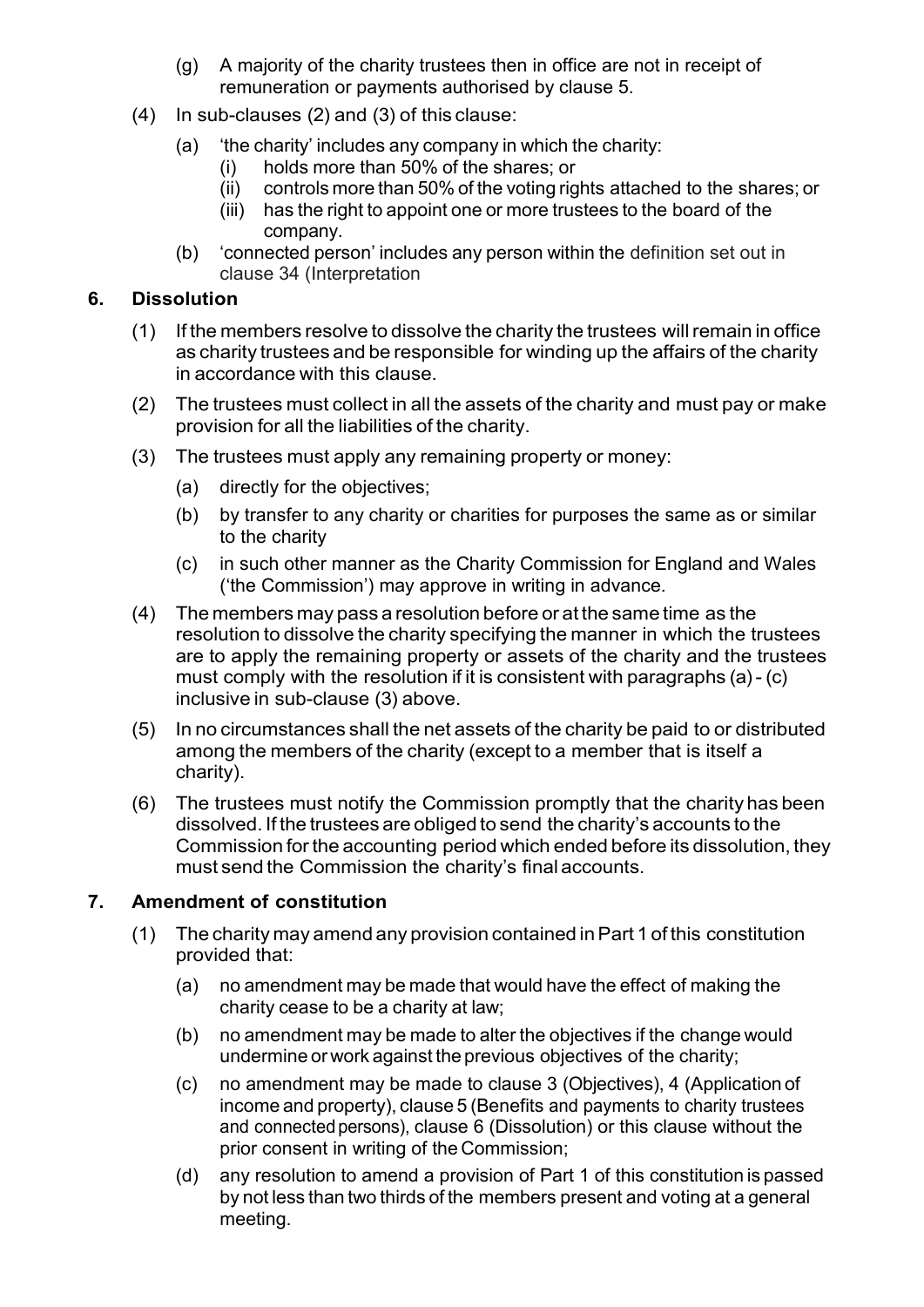- (2) Any provision contained in Part 2 of this constitution may be amended, provided that any such amendment is made by resolution passed by a simple majority of the members present and voting at a general meeting.
- (3) Acopy of any resolution amending this constitution shall be sent to the Commission within twenty one days of it being passed.

# **Part 2**

## **8. Membership**

- (1) Membership is open to individuals over eighteen or organisations that are approved by the trustees.
- (2) (a) The trustees may only refuse an application for membership if, acting reasonably and properly, they consider it to be in the best interests of the charity to refuse the application.
	- (b) The trustees must inform the applicant in writing of the reasons for the refusal within twenty-one days of the decision.
	- (c) The trusteesmust consider anywritten representations theapplicantmay make about the decision. The trustees' decision following any written representations must be notified to the applicant in writing but shall be final.
- (3) Membership is not transferable to anyone else.
- (4) Thetrusteesmustkeeparegisterofnamesandaddressesof the members.

## **9. Termination of membership**

Membership is terminated if:

- (1) the member dies or, if it is an organisation, ceases to exist;
- (2) the member resigns by written notice to the charity unless, after the resignation, there would be less than two members;
- (3) any sum due from the member to the charity is not paid in full within six months of it falling due;
- (4) the member is removed from membership by a resolution of the trustees that it is in the best interests of the charity that his or her membership is terminated. Aresolution to remove a member from membership may only be passed if:
	- (a) the member has been given at least twenty one days' notice in writing of the meeting of the trustees at which the resolution will be proposed and the reasons why it is to be proposed;
	- (b) the member or, at the option of the member, the member's representative (who need not be a member of the charity) has been allowed to make representations to the meeting

### **10. General meetings**

- (1) The charity must hold a general meeting within twelve months of the date of the adoption of thisconstitution.
- (2) An annual general meeting must be held in each subsequent year and not more than fifteen months may elapse between successive annual general meetings.
- (3) All general meetings otherthan annual general meetings shall be called special general meetings.
- (4) The trustees may call a special general meeting at any time.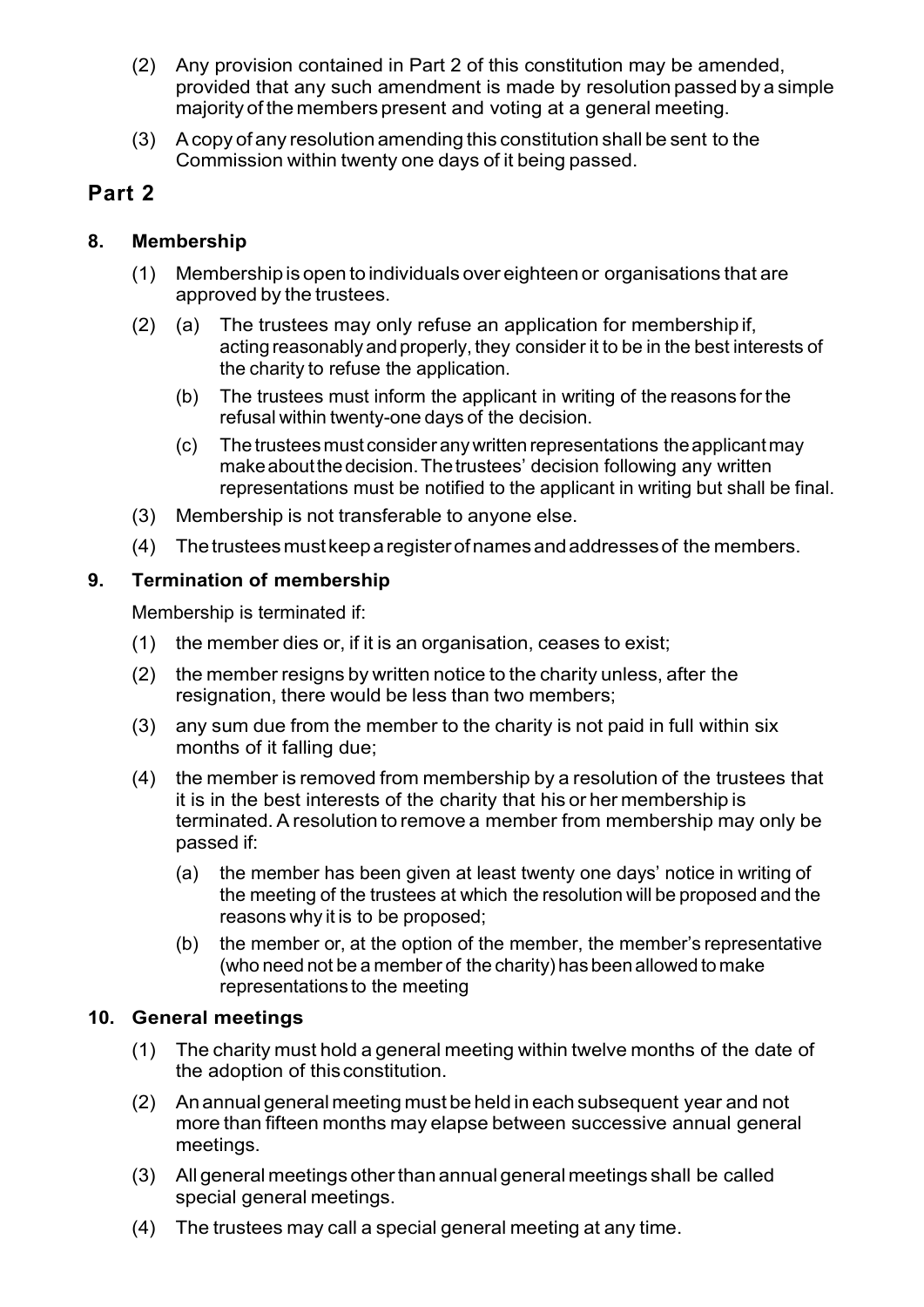(5) The trustees must call aspecial general meeting ifrequested to do so in writing by at least ten members or one tenth of the membership, whicheveris the greater.The request must state the nature of the business that is to be discussed. If the trustees fail to hold the meeting within twenty-eight days of the request, the members may proceed to call a special general meeting but in doing so they must comply with the provisions of this constitution.

## **11. Notice**

- (1) The minimum period of notice required to hold any general meeting of the charity is fourteen clear days from the date on which the notice is deemed to have been given.
- (2) A general meeting may be called by shorter notice, if it is so agreed by all the members entitled to attend and vote.
- (3) The notice must specify the date, time and place of the meeting and the general nature of the business to be transacted. If the meeting is to be an annual general meeting, the notice must say so.
- (4) The notice must be given to all the members and to the trustees.

## **12. Quorum**

- (1) Nobusiness shallbetransactedatanygeneralmeetingunlessa quorum is present.
- (2) A quorum is:
	- (a) 30 members entitled to vote upon the business to be conducted at the meeting; or
	- (b) one tenth of the total membership at the time,

whichever is the lesser.

- (3) The authorised representative of a member organisationshall be counted in the quorum
- (4) If:
	- (a) a quorum is not present within half an hour from the time appointed for the meeting; or
	- (b) during a meeting a quorum ceases to be present, the meeting shall be adjourned to such time and place as the trustees shall determine
- (5) The trustees mustre-convene the meeting and must give at least seven clear days' notice of the re-convened meeting stating the date time and place of the meeting.
- (6) If no quorum is present at the re-convened meeting within fifteen minutes of the time specified for the start of the meeting the members present at that time shall constitute the quorum for that meeting

## **13. Chair**

- (1) General meetings shallbe chaired by the personwho has been elected as Chair.
- (2) If there is no such person or he or she is not present within fifteen minutes of the time appointed for the meeting a trustee nominated by the trustees shall chair the meeting.
- (3) If there is only one trustee present and willing to act, he or she shall chair the meeting.
- (4) If no trustee is present and willing to chair the meeting within fifteen minutes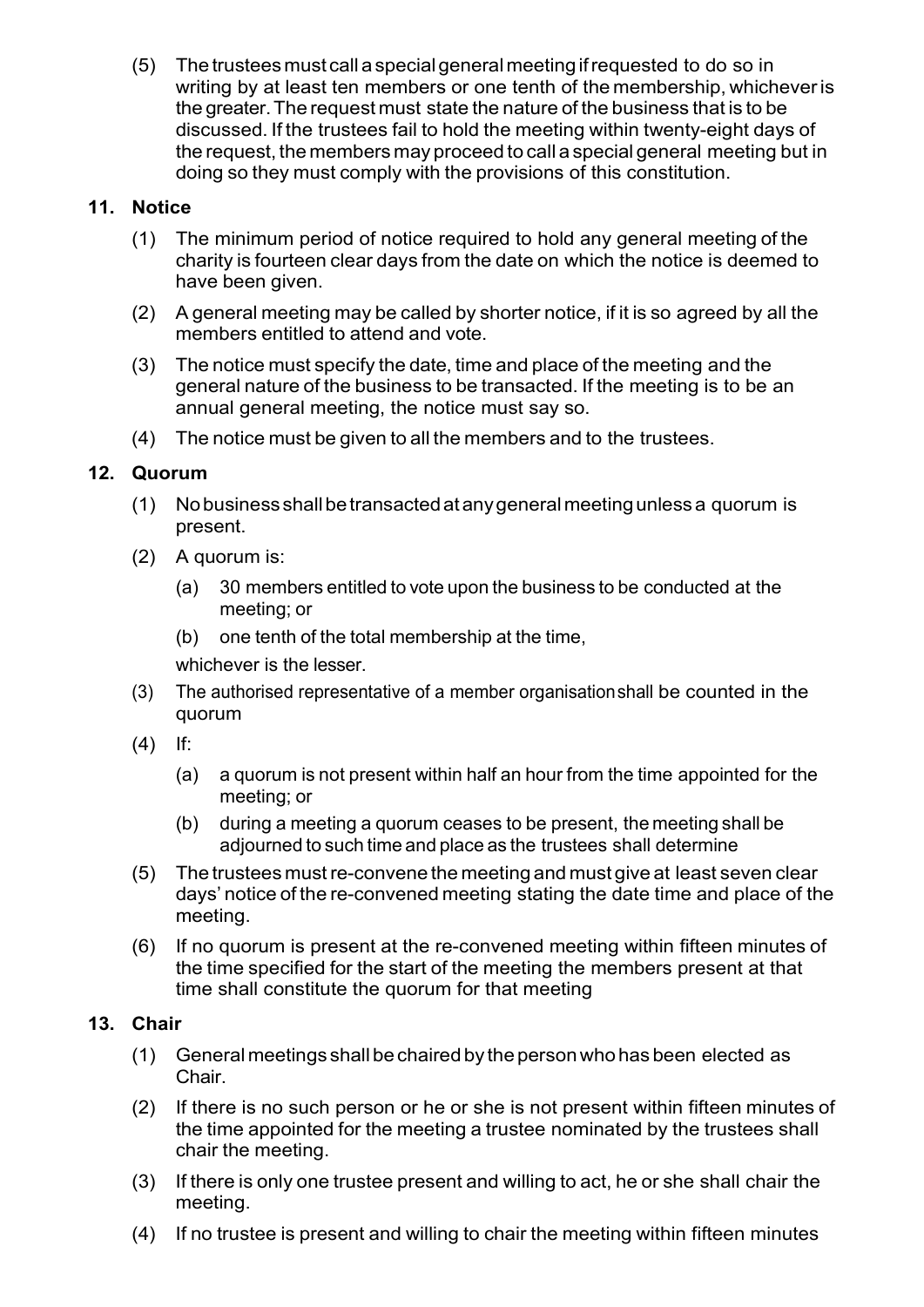after the time appointed for holding it, the members present and entitled to vote must choose one of their number to chair the meeting

### **14. Adjournments**

- (1) The members present at a meeting may resolve that the meeting shall be adjourned.
- (2) The person who is chairing the meeting must decide the date time and place at which meeting is to be re-convened unless those details are specified in the resolution.
- (3) No business shall be conducted at an adjourned meeting unless it could properly have been conducted at the meeting had the adjournment not taken place.
- (4) If a meeting is adjourned by a resolution of the members for more than seven days, at least seven clear days' notice shall be given of the re-convened meeting stating the date time and place of the meeting

#### **15. Votes**

- (1) Each member shall have one vote but if there is an equality of votes the person who is chairing the meeting shall have a casting vote in addition to any other vote he or she may have.
- (2) A resolution in writing signed by each member (or in the case of a member that is an organisation, by its authorised representative) who would have been entitled to vote upon it had it been proposed at a general meeting shall be effective. It may comprise several copies each signed by or on behalf of one or more members

### **16. Representatives of other bodies**

- (1) Any organisation that is a member of the charity may nominate any person to act as its representative at any meeting of the charity.
- (2) The organisation must give written notice to the charity of the name of its representative. The nominee shall not be entitled to represent the organisation at any meeting unless the notice has been received by the charity. The nominee may continue to represent the organisation until written notice to the contrary is received by the charity.
- (3) Any notice given to the charity will be conclusive evidence that the nominee is entitled to represent the organisation or that his or her authority has been revoked. The charity shall not be required to consider whether the nominee has been properly appointed by the organisation

### **17. Officers and trustees**

- (1) The charity andits property shall be managedand administered by a committee comprising the officers and other members elected in accordance with this constitution. The officers and other members of the committee shall be the trustees of the Charity and in this constitution are together called 'the trustees'.
- (2) The charity shall have the followingofficers:
	- (a) A chair,
	- (b) A secretary,
	- (c) A treasurer.
- (3) A trustee must be a member of the charity or the nominated representative of an organisation that is a member of the charity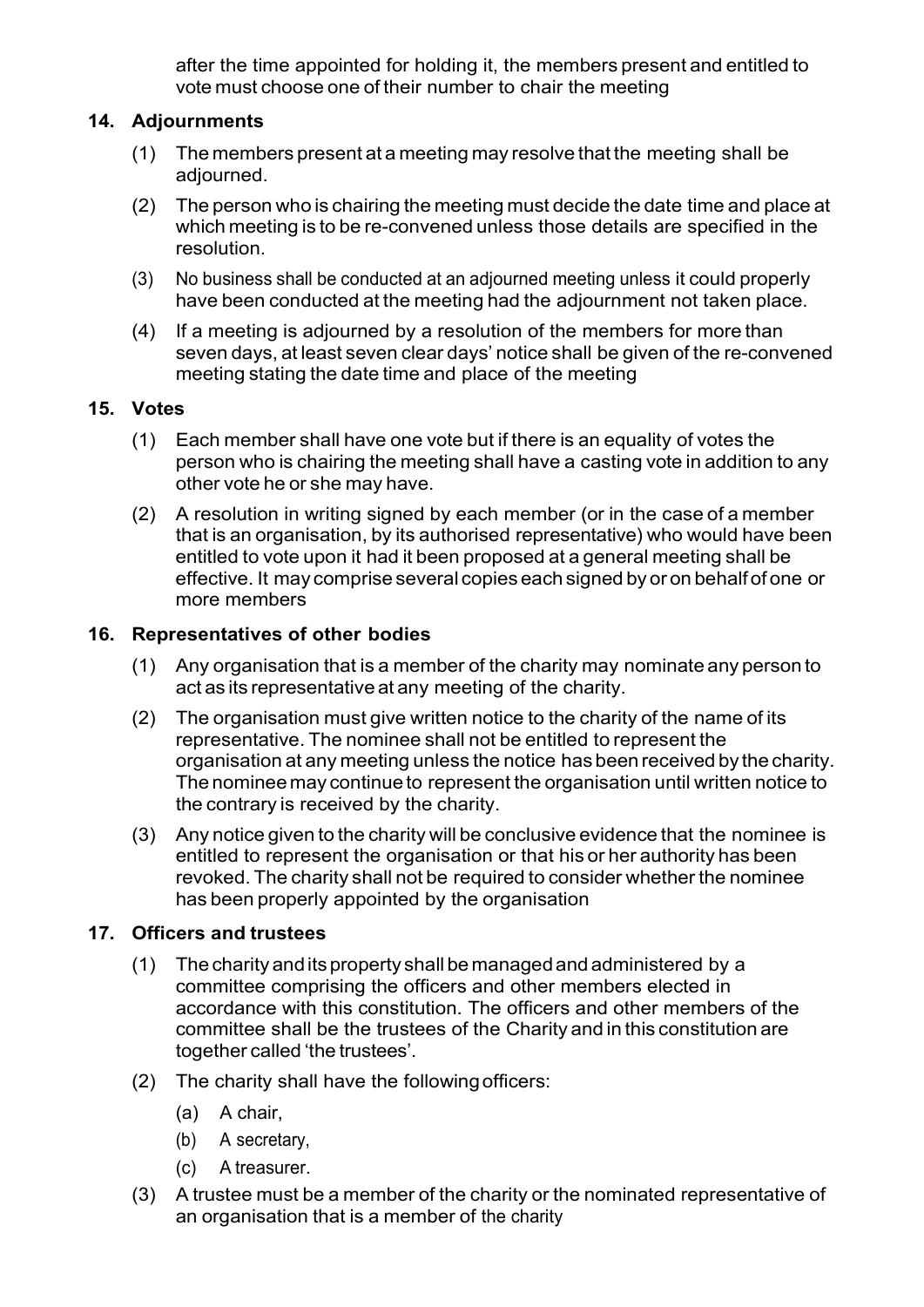- (4) No one may be appointed a trustee if he or she would be disqualified from acting under the provisions of clause 20
- (5) The number of trustees shall be not less than three and not more than ten.
- (6) The firsttrustees (including officers) shall be those persons elected as trustees and officers at the meeting at which this constitution is adopted
- (7) A trustee may not appoint anyone to act on his or her behalf at meetings of the trustees

### **18. Appointment of trustees**

- (1) The charity in general meeting shall elect the officers and the other trustees.
- (2) The trustees may appoint any person who is willing to act as a trustee.Subject to sub-clause 5(b) of this clause, they may also appoint trustees to act as officers.
- (3) Each of the trustees shall retire with effect from the conclusion of the annual general meeting next after his or her appointment but shall be eligible for reelection at that annual general meeting.
- (4) No-one may be elected a trustee or an officer at any annual general meeting unless prior to the meeting the charity is given a notice that:
	- (a) is signed by a member entitled to vote at the meeting;
	- (b) states the member's intention to proposethe appointment of a person as a trustee or as an officer;
	- (c) is signed by the person who is to be proposed to show his or her willingness to be appointed.
- (5) (a) The appointment of a trustee, whether by the charity in general meeting or by the other trustees, must not cause the number of trustees to exceed any numberfixed in accordance with this constitution as the maximum number of trustees.
	- (b) The trustees may not appoint a person to be an officer if a person has already been elected or appointed to that office and has not vacated theoffice

#### **19. Powers of trustees**

- (1) The trustees must managethe business of the charity and have the following powers in order to further the objectives (but not for any other purpose):
	- (a) to raise funds. In doing so, the trustees must not undertake any taxable permanent trading activity and must comply with any relevant statutory regulations:
	- (b) to buy, take on lease or in exchange, hire or otherwise acquire any property and to maintain and equip it for use;
	- (c) to sell, lease or otherwise dispose of all or any part of the property belonging to the charity. In exercising this power, the trustees must complyas appropriatewith sections 117 122 of the Charities Act 2011;
	- (d) to borrow money and to charge the whole or any part of the property belonging to the charity as security for repayment of themoneyborrowed. The trusteesmust comply as appropriate with sections 124 - 126 of the Charities Act 2011, if they intend to mortgage land;
	- (e) to co-operatewith other charities, voluntary bodies and statutory authorities and to exchange information and advice with them;
	- (f) to establish or support any charitable trusts, associations or institutions formed for any of the charitable purposes included in the objectives;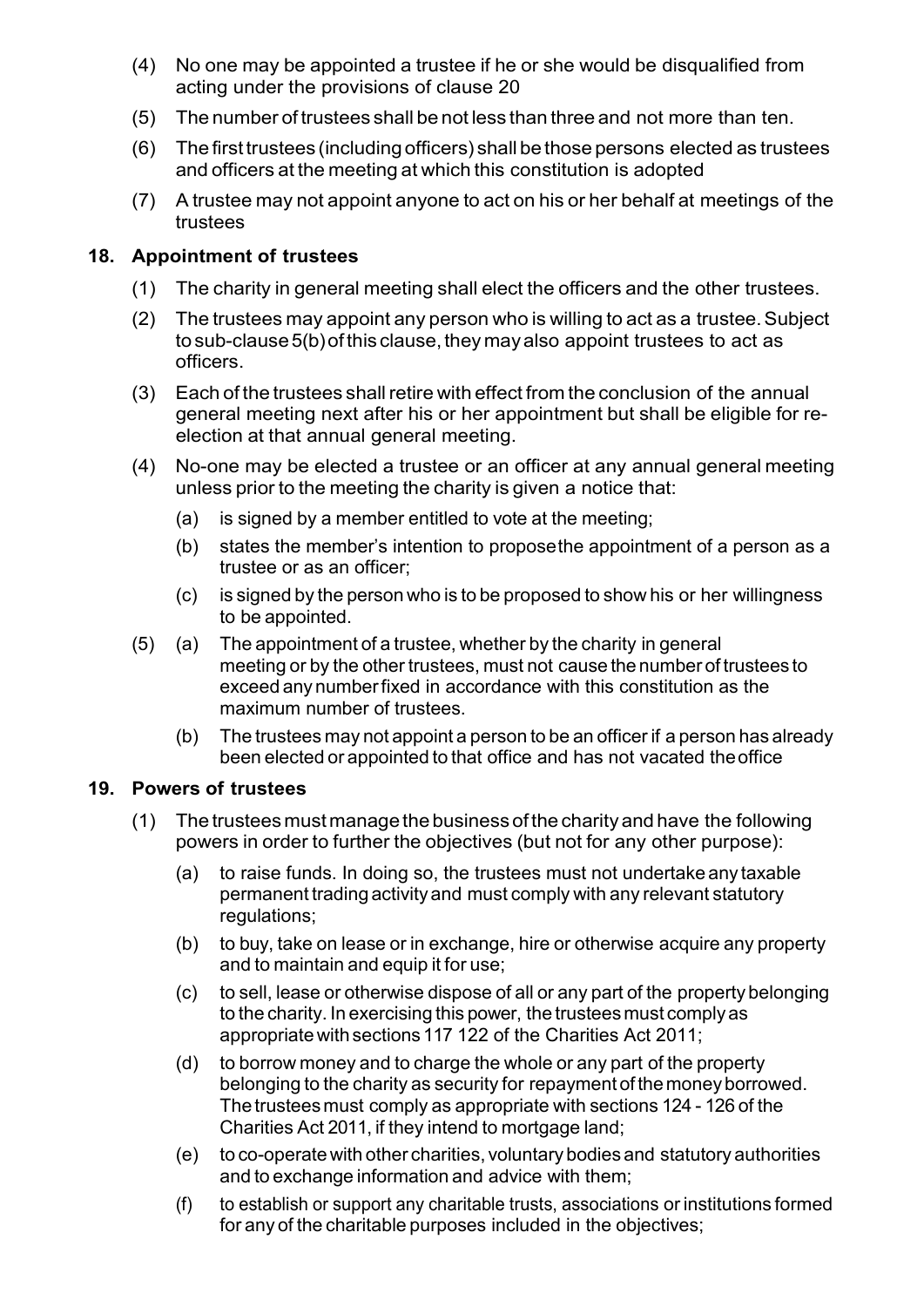- (g) to acquire, merge with or enter into any partnership or joint venture arrangement with any other charity formed for any of the objectives;
- (h) to set aside income as a reserve against future expenditure but only in accordance with a written policy about reserves;
- $(i)$  to obtain and pay for such goods and services as are necessary for carrying out the work of the charity;
- (j) toopenandoperatesuchbankandotheraccountsas the trustees consider necessary and to invest funds and to delegate the management of funds in the same manner and subject to the same conditions as the trustees of a trust are permitted to do by the Trustee Act 2000;
- (k) to do all such other lawful things as are necessary for the achievement of the objectives.
- (2) No alteration of this constitution or any special resolution shall have retrospective effect to invalidate any prior act of the trustees
- (3) Any meeting of trustees at which a quorum is present at the time the relevant decision is made may exercise all the powers exercisable by the trustees.

## **20. Disqualification and removal oftrustees**

A trustee shall cease to hold office if he or she:

- (1) is disqualified from acting as a trustee by virtue of sections 178 and 179of the CharitiesAct 2011(or any statutory re-enactment or modification of that provision);
- (2) ceases to be a member of the charity;
- (3) in the written opinion, given to the charity, of a registered medical practitioner treating that person, has become physically or mentally incapable of acting as a trustee and may remain so for more than three months;
- (4) resigns as a trustee by notice to the charity (but only if at least two trustees will remain in office when the notice of resignation is to take effect); or
- (5) is absent without the permission of the trustees from all their meetings held within a period of six consecutive months and the trustees resolve that his or her office be vacated.

## **21. Proceedings of trustees**

- (1) The trustees may regulate their proceedings as they think fit,subject to the provisions of this constitution.
- (2) Any trustee may call a meeting of the trustees.
- (3) The secretary must call a meeting of the trustees ifrequested to do so by a trustee.
- (4) Questions arising at a meeting must be decided by a majority of votes.
- (5) In the case of an equality of votes, the person who chairs the meeting shall have a second or casting vote.
- (6) No decision may be made by a meeting of the trustees unless a quorum is present at the time the decision is purported to be made.
- (7) The quorum shall be two or the number nearest to one-third of the total number of trustees, whichever is the greater or such larger number as may be decided from time to time by the trustees.
- (8) A trustee shall not be counted in the quorum present when any decision is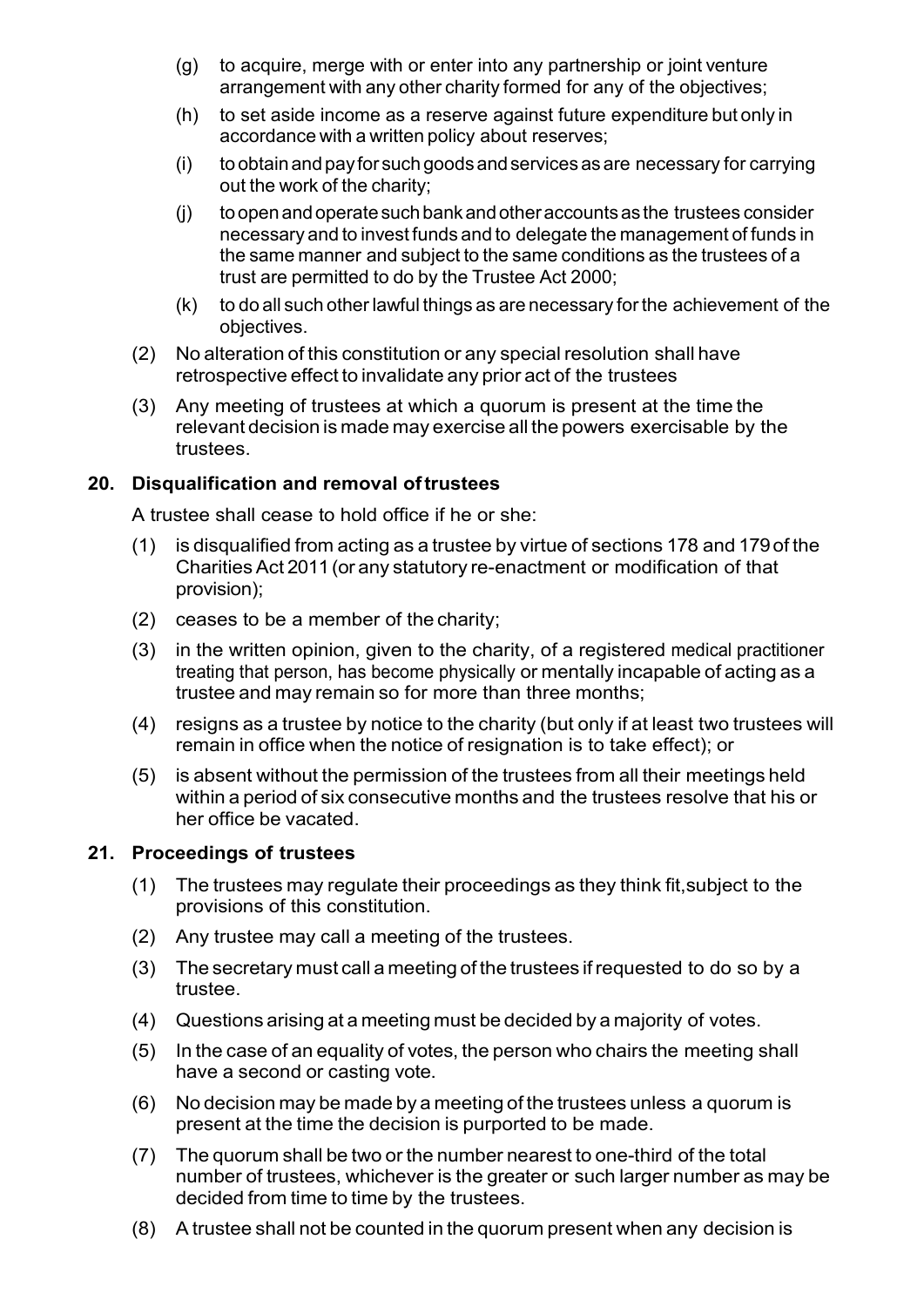made about a matter upon which that trustee is not entitled to vote

- (9) If the number of trustees is less than the number fixed as the quorum, the continuing trustees or trustee may act only for the purpose of filling vacancies or of calling a general meeting.
- (10) ThepersonelectedastheChair shallchairmeetingsof the trustees.
- (11) If the Chair is unwilling to preside or is not present within ten minutes after the time appointed for the meeting, the trustees present may appoint one of their number to chair that meeting.
- (12) The person appointed to chair meetings of the trustees shall have no functions or powers except those conferred by this constitution or delegated to him or her in writing by the trustees.
- (13) A resolution in writing signed by all the trustees entitled to receive notice of a meeting of trustees or of a committee of trustees and to vote upon the resolution shall be as valid and effectual as if it had been passed at a meeting of the trustees or (as the case may be) a committee of trustees duly convened and held.
- (14) The resolution in writing may comprise several documents containing the text of the resolution in like form each signed by one or more trustees

### **22. Conflicts of interests and conflicts of loyalties**

A charity trustee must:

- (1) declare the nature and extent of any interest, direct or indirect, which he or she has in a proposed transaction or arrangement with the charity or in any transaction or arrangement entered into by the charity which has not been previously declared; and
- (2) absent himself or herself from any discussions of the charity trustees in which it is possible that a conflict will arise between his or her duty to act solely in the interests of the charity and any personal interest (including but not limited to any personal financial interest).

Any charity trustee absenting himself or herselffrom any discussions in accordance with this clause must not vote or be counted as part of the quorum in any decision of the charity trustees on the matter.

### **23. Saving provisions**

- (1) Subjecttosub-clause(2)ofthisclause,alldecisionsofthecharity trustees, or of a committee of the charity trustees, shall be valid notwithstanding the participation in any vote of a charity trustee:
	- (a) who is disqualified from holding office;
	- (b) who had previously retired or who had been obliged by this constitution to vacate office
	- (c) who was not entitled to vote on the matter, whether by reason of a conflict of interests or otherwise;

if, without the vote of that charity trustee and that charity trustee being counted in the quorum, the decision has been made by a majority of the charity trustees at a quorate meeting.

(2) Sub-clause (1)of this clause does not permit a charity trustee to keep any benefit that may be conferred upon him or her by a resolution of the charity trustees or of a committee of charity trustees if, but for sub-clause (1), the resolution would have been void, or if the charity trustee has not complied with clause 22 (Conflicts of interests and conflicts of loyalties).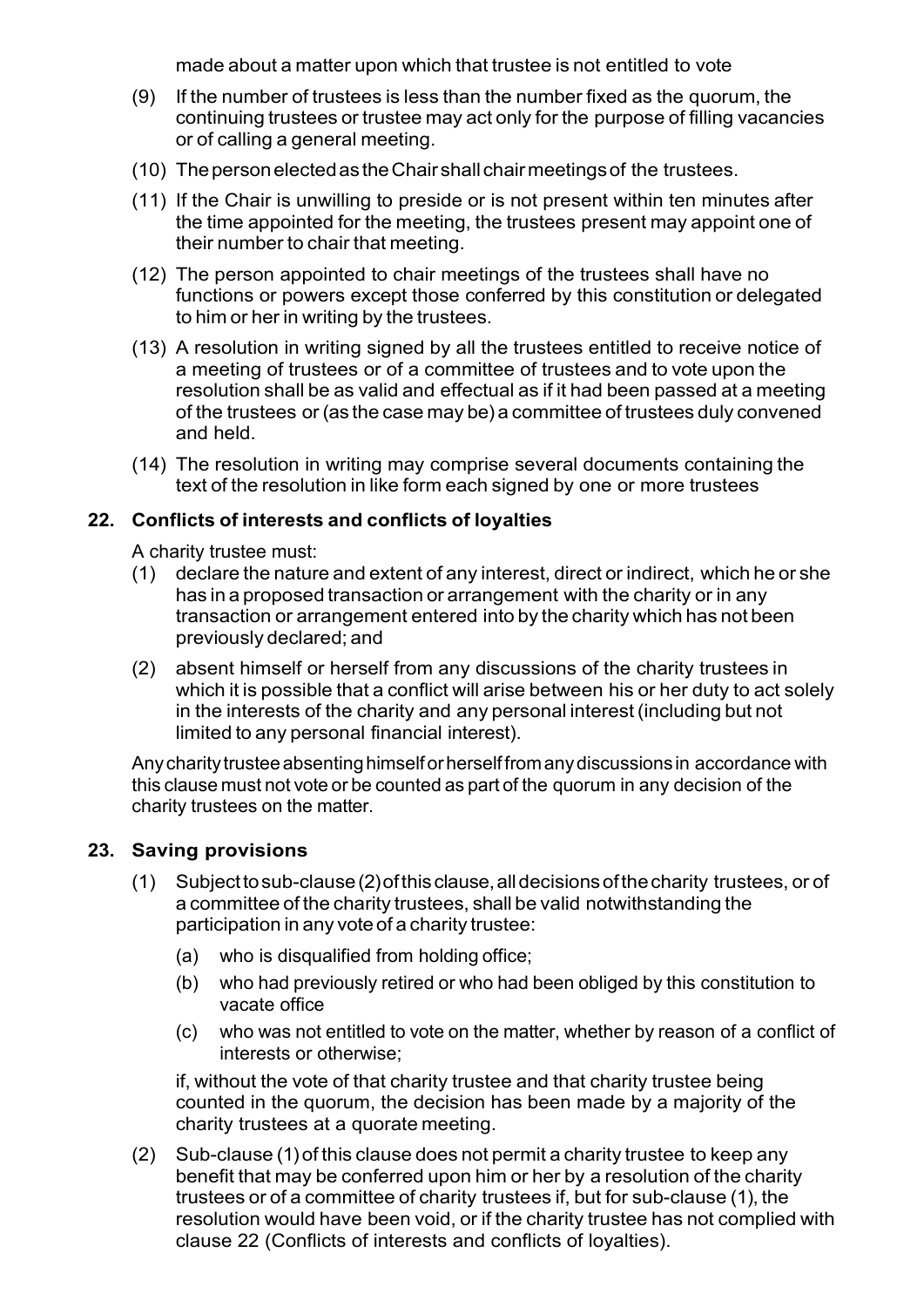## **24. Delegation**

- (1) The trustees may delegate any of their powers orfunctions to a committee of two or more trustees but the terms of any such delegation must be recorded in the minute book.
- (2) The trustees may impose conditions when delegating, including the conditions that:
	- (a) the relevant powers are to be exercised exclusively by the committee to whom they delegate;
	- (b) no expenditure may be incurred on behalf of the charity except in accordance with a budget previously agreed with the trustees.
- (3) The trustees may revoke or alter a delegation.
- (4) All acts and proceedings of any committees must be fully and promptly reported to the trustees.

### **25. Irregularities in proceedings**

- (1) Subject to sub-clause (2) of this clause, all acts done by a meeting of Trustees, or of a committee of trustees, shall be valid notwithstanding the participation in any vote of a trustee:
	- (a) who was disqualified from holding office;
	- (b) who had previously retired or who had been obliged by the constitution to vacate office;
	- (c) who was not entitled to vote on the matter, whether by reason of a conflict of interests or otherwise;
- if, without:
	- (d) the vote of that trustee; and
	- (e) that trustee being counted in the quorum,

the decision has been made by a majority of the trustees at a quorate meeting

- (2) Sub-clause (1) of this clause does not permit a trustee to keep any benefit that may be conferred upon him or her by a resolution of the trustees or of a committee of trustees if the resolution would otherwise have been void.
- (3) No resolution or act of
	- (a) the trustees
	- (b) any committee of the trustees
	- (c) the charity in general meeting

shall be invalidated by reason of the failure to give notice to any trustee or member or by reason of any procedural defect in the meeting unless it is shown that the failure or defect has materially prejudiced a member or the beneficiaries of the charity.

### **26. Minutes**

The trustees must keep minutes of all:

- (1) appointments of officers and trustees made by the trustees;
- (2) proceedings at meetings of the charity;
- (3) meetings of the trustees and committees of trustees including:
	- (a) the names of the trustees present at the meeting;
	- (b) the decisions made at the meetings;and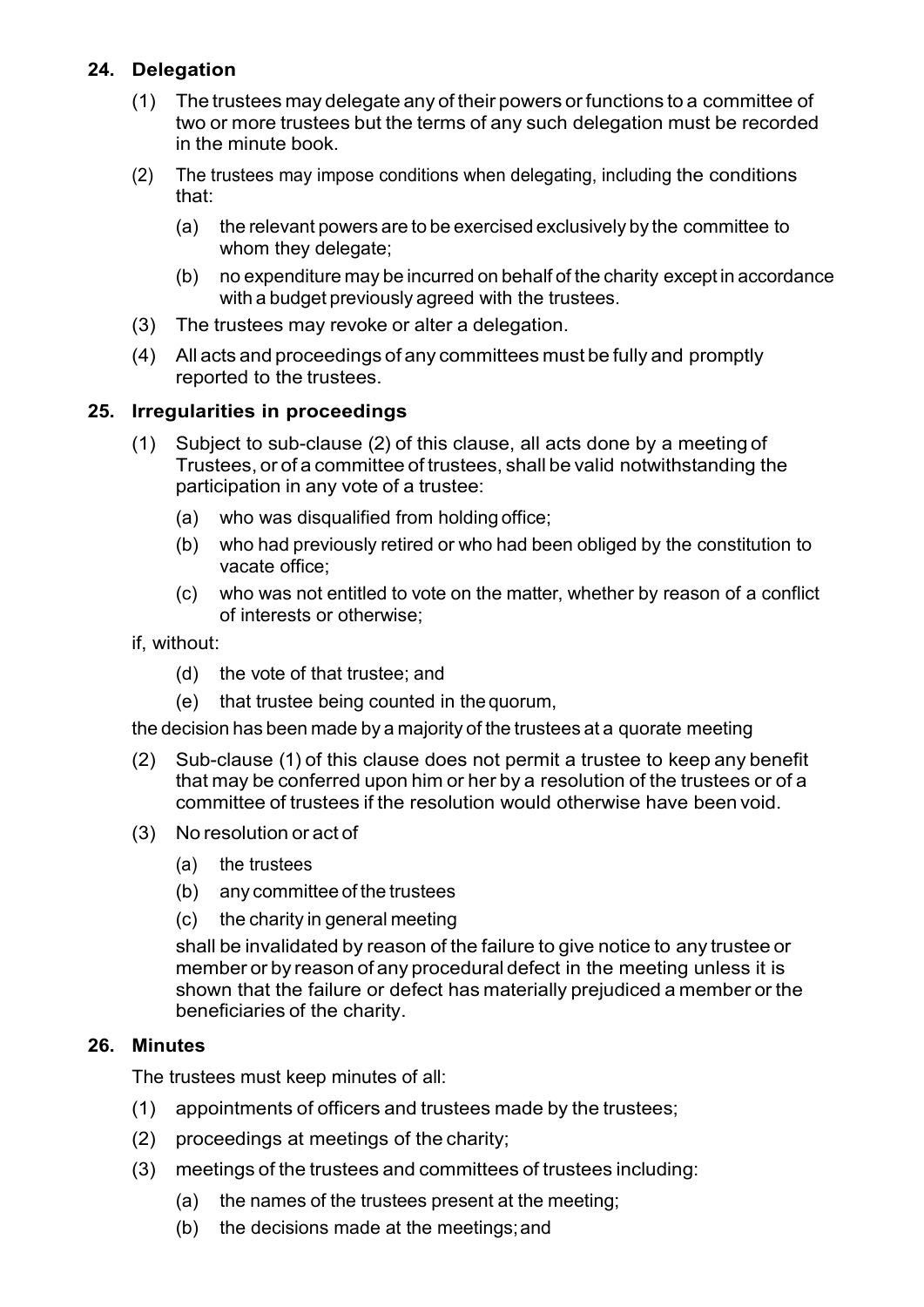(c) where appropriate the reasons for the decisions.

## **27. Accounts, Annual Report, Annual Return**

- (1) The trustees must comply with their obligations underthe Charities Act 2011 with regard to:
	- (a) the keeping of accounting records for the charity;
	- $(b)$  the preparation of annual statements of account for the charity;
	- (c) the transmission of the statements of account to the Commission;
	- (d) thepreparationofanAnnualReportandits transmission to the Commission;
	- (e) thepreparationofanAnnualReturnanditstransmission to the Commission
- (2) Accounts must be preparedin accordance with the provisions of any Statement of Recommended Practice issued by the Commission, unless the trustees are required to prepare accounts in accordance with the provisions of such a Statement prepared by another body

## **28. Registered particulars**

The trustees must notify the Commission promptly of any changes to the charity's entry on the Central Register of Charities.

## **29. Property**

- (1) The trustees must ensure the title to:
	- (a) all land held by or in trust for the charity that is not vested in the Official Custodian of Charities; and
	- (b) all investments held by or on behalf of the charity, is vested eitherin a corporation entitled to act as custodian trustee or in not less than three individuals appointed by them as holding trustees.
- (2) The terms of the appointment of any holding trustees must provide that they may act only in accordance with lawful directions of the trustees and that if they do so they will not be liable for the acts and defaults of the trustees or of the members of the charity.
- (3) The trustees may remove the holding trustees at any time.

### **30. Repair and insurance**

The trustees must keep in repair and insure to their full value against fire and other usual risks all the buildings of the charity (except those buildings that are required to be kept in repair and insured by a tenant). They must also insure suitably in respect of public liability and employer's liability.

### **31. Notices**

- (1) Any notice required by this constitution to be given to or by any person must be:
	- (a) in writing; or
	- (b) given using electronic communications.
- (2) The charity may give any notice to a member either:
	- (a) personally; or
	- (b) by sending it by post in a prepaid envelope addressed to the member at his or her address;or
	- (c) by leaving it at the address of the member; or
	- (d) by giving it using electronic communications to the member's address.
- (3) A member who does not register an address with the charity or who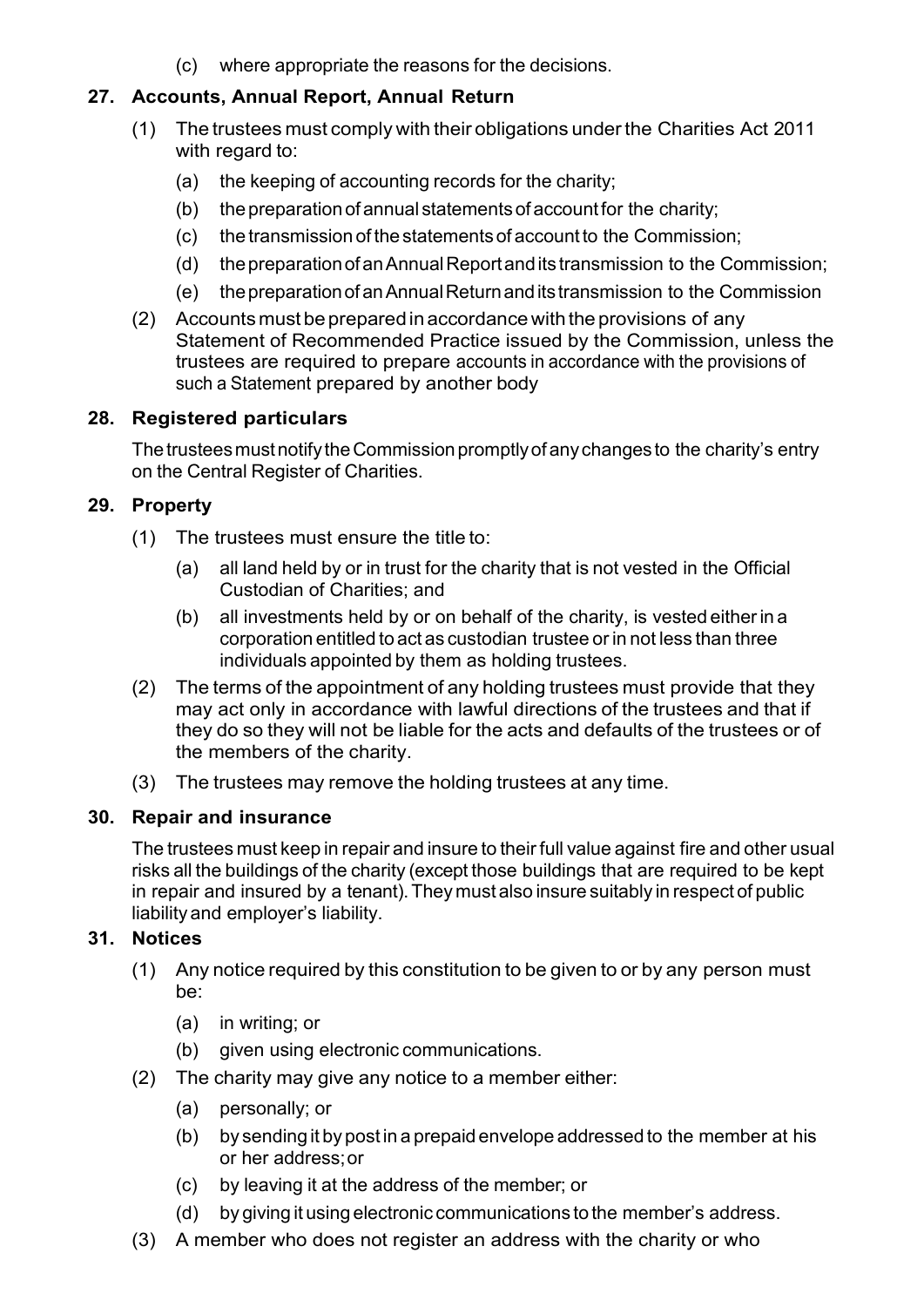registers only a postal address that is not within the United Kingdom shall not be entitled to receive any notice from the charity.

- (4) A member present in person at any meeting of the charity shall be deemed to have received notice of the meeting and of the purposes for which it was called.
- (5) (a) Proof that an envelope containing a notice was properly

addressed, prepaid and posted shall be conclusive evidence that the notice was given.

- (b) Proof that a notice contained in an electronic communication was sent in accordance with guidance issued by the Institute of Chartered Secretaries and Administrators shall be conclusive evidence that the notice was given.
- (c) A notice shall be deemed to be given 48 hours after the envelope containing it was posted or, in the case of an electronic communication, 48 hours after it was sent

#### **32. Rul**e**s**

- (1) The trustees may from time to time make rules or bye-laws for the conduct of their business.
- (2) The bye-laws may regulate the following matters but are not restricted to them:
	- (a) the admission of members of the charity (including the admission of organisations to membership) and the rightsandprivilegesof such members, and the entrance fees, subscriptions and other fees or payments to be made by members;
	- (b) the conduct of members of the charity in relation to one another, and to the charity'semployeesandvolunteers;
	- (c) the setting aside of the whole or any part or parts of the charity's premises at any particular time or times or for any particular purpose or purposes;
	- (d) the procedure at general meeting and meetings of the trustees in sofaras such procedure is not regulated by this constitution:
	- (e) thekeepingandauthenticatingofrecords.(Ifregulations made under this clause permit records of the charity to be kept in electronic form and requires a trustee to sign the record, the regulations must specify a method of recording the signature that enables it to be properly authenticated.)
	- (f) generally,all suchmattersasarecommonlythesubject matter of the rules of an unincorporated association.
- (3) The charity in general meeting has the power to alter, add to or repeal the rules or bye-laws.
- (4) Thetrusteesmust adopt suchmeansas they think sufficient to bring the rules and bye-laws to the notice of members of the charity.
- (5) The rules or bye-laws shall be binding on all members of the charity. No rule or bye-law shall be inconsistent with, or shall affect or repeal anything contained in, this constitution.

#### **33. Disputes**

If a dispute arises between members of the charity about the validity or propriety of anything done by the members under this constitution, and the dispute cannot be resolved by agreement, the parties to the dispute must first try in good faith to settle the